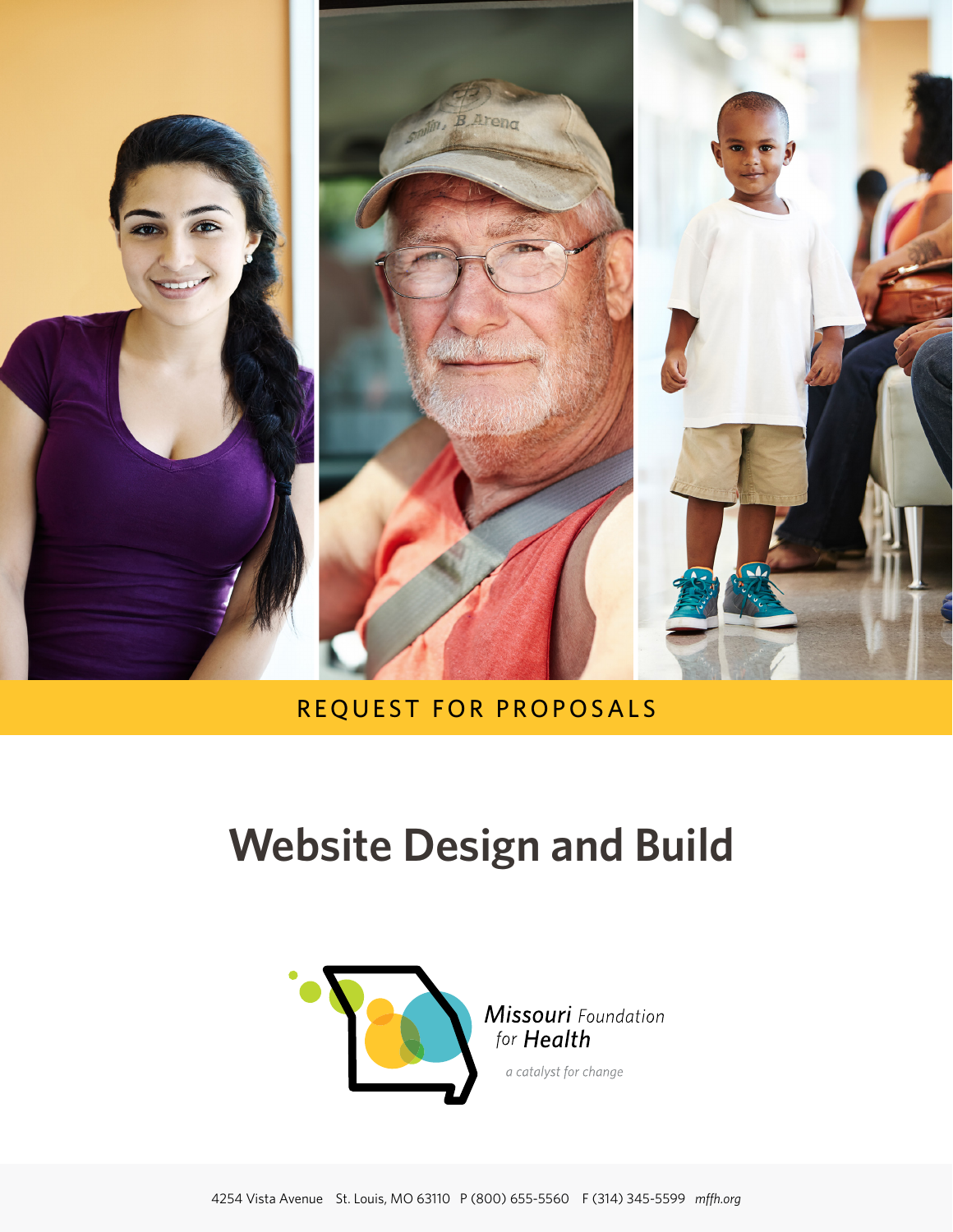

Missouri Foundation for Health (MFH) is requesting proposals from qualified contractors to work with the Foundation's strategic communications team to design and build a new mffh.org website.

#### **Description of Services**

MFH has an existing website in place [\(mffh.org\)](http://mffh.org) which consists of information about the Foundation and our work. The website has, and should continue to, serve as the primary source of information about MFH for our various audiences and the community at large. We envision a redesigned website that is even more effective in telling the Foundation's story and sharing essential information to new and established audiences.

The selected contractor for this project will be responsible for all aspects of transition to this new site, including:

- Designing the look and feel of the site
- Creating templates for pages, etc.
- Migrating content from the current site and ensuring a seamless transition
- Testing for functionality and security
- Staff training on how to use administrative tools
- Setup and launching of hosting environment

The redesigned website must have the most current web-based technologies, including:

- Wordpress platform, using Gutenberg editor. This will allow our internal staff to easily manage our web content and offer the team direct access to the site.
- Multimedia-friendly site that allows for easy uploading and formatting of larger photos and video, with the option for image slideshows, thumbnail automation, resizing, etc.
- Responsive design
- Robust search-engine optimization
- Rapid loading and constant availability
- Meet WCAG 2.1 AA requirements
- Use of licensed Whitney and Mercury typography
- Compatible with Chrome, Firefox, Edge, and Safari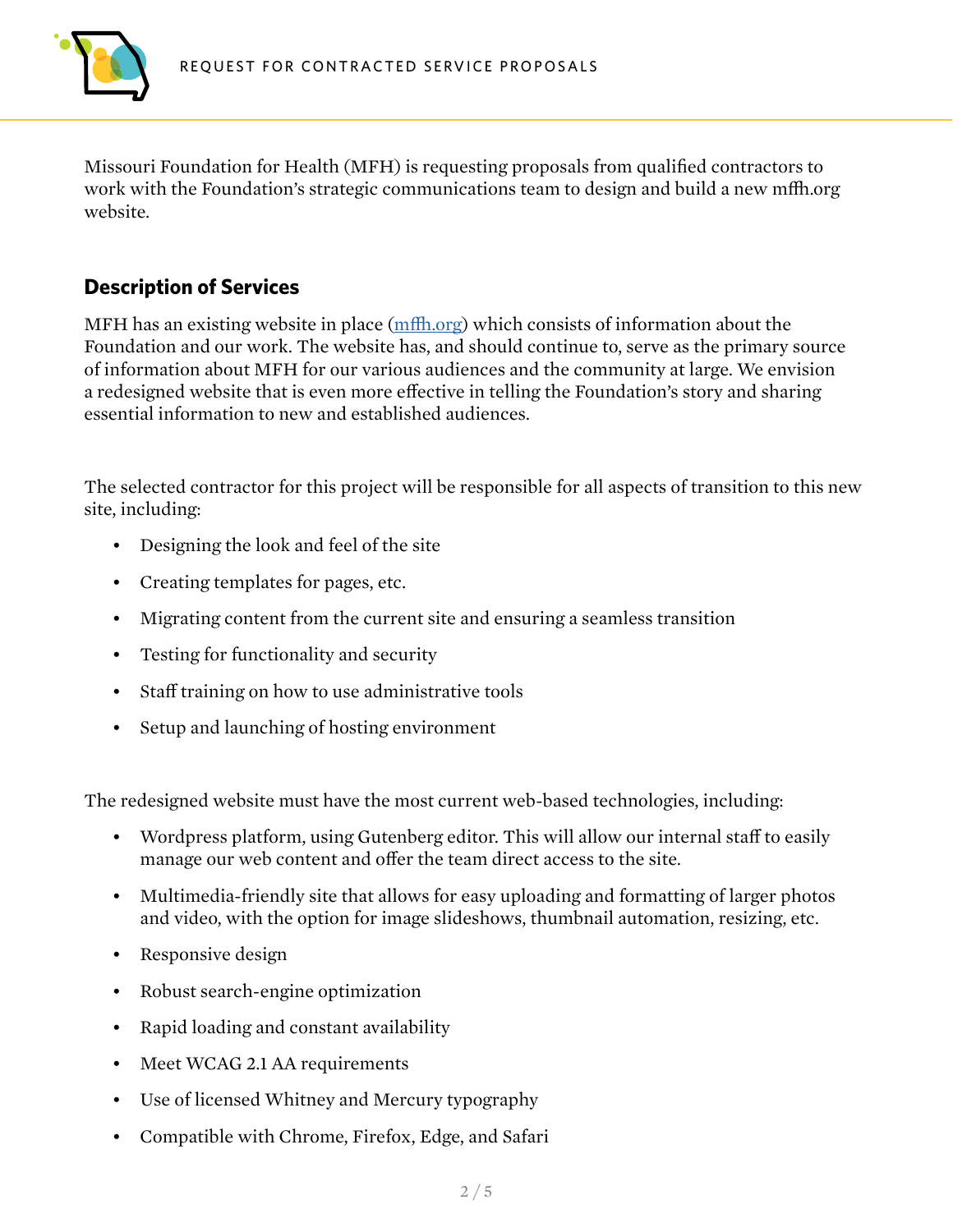

- Integration with social media
- Fillable web forms/additional contact attachment capabilities
- Blogging functionality
- Categorized resources and publications
- Site search input
- Ability to build and review pages offline (test pages)
- Ability to schedule when pages are published, updated, and/or expire
- Backend that can integrate new plugins
- Ability to fully track metrics through Google Analytics
- PDF download tracking

Please refer to [this document](https://mffh.org/wp-content/uploads/2022/05/MFH-Preliminary-Requirements-and-Site-Map.pdf) for a detailed list of requirements and specifications.

#### **Proposal Requirements**

- □ **Title page.** Include a title page that identifies the RFP and provides the organization's name and address; the name, title, phone number, and email of the primary contact person; and the date the proposal is submitted.
- Ȗ **Proposal narrative.** Address each of the sections below
	- **• Approach to required services.** Provide a brief description of the approach and address each of the following:
		- Approach to design of the site UI and page templates
		- Migration of content
		- Recommended plugins and hosting platform
		- Site testing and launch
		- Opportunity for review and revisions at different stages of development
	- **• Deliverables and proposed timeline.** Provide a work plan and timeline that identifies activities and deliverables.
	- **• Organization history and qualifications.** Provide a summary of the experience and qualifications of the organization's staff as well as any proposed subcontractors. Include bios of key personnel. Provide information and examples, if any, demonstrating how your organization shares MFH values and **[critical concerns](#page-4-0)** as described below.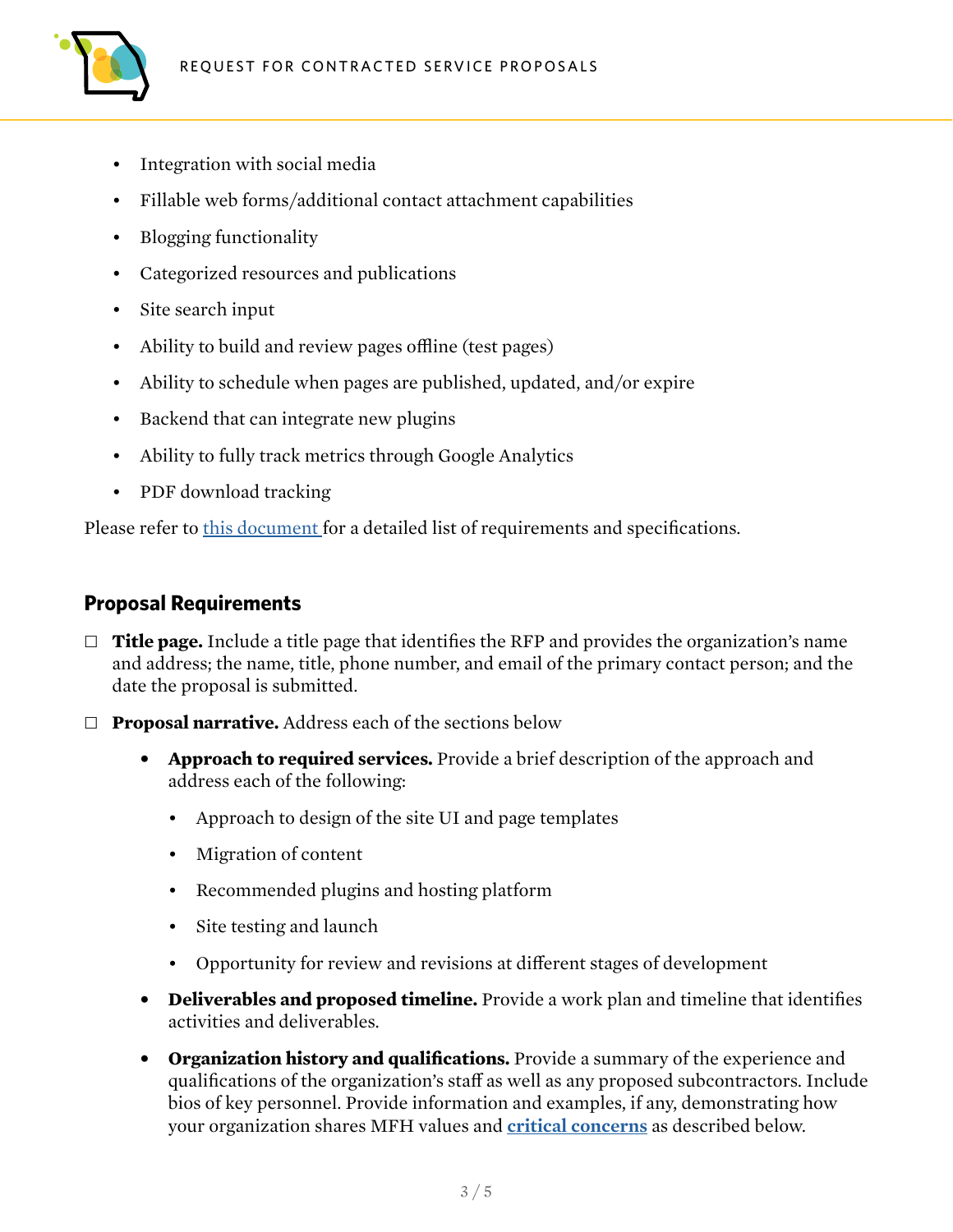

□ **Cost proposal.** Provide a detailed cost proposal and justification for: professional services (hourly rate and number of hours), travel specifically related to the project, subcontractor fees (attach proposal or contract), and other direct costs that can be tracked specifically to the project. Respondents should submit a cost proposal that aligns with the scope of the project and supports required deliverables. MFH reserves the right to negotiate proposed costs.

*Note: Requested travel will be reimbursed for coach airfare booked within a reasonable timeframe, lodging, standard rental car or public transportation, meals, and incidental expenses at a rate not to exceed the federal [per diem](http://www.gsa.gov/portal/category/100120) rate.*

- Ȗ **Intellectual property list.** If applicable, attach list of intellectual property.
- Ȗ **Additional required documents:**
	- The names and contact information of  $2 3$  individuals or organizations MFH can contact to verify past work.
	- Examples of previous websites designed and developed by your organization
	- Completed **[W-9 form](https://www.google.com/url?sa=t&rct=j&q=&esrc=s&source=web&cd=1&ved=0ahUKEwiqrJSE4dLYAhWo6oMKHV7_AVQQFggnMAA&url=https%3A%2F%2Fwww.irs.gov%2Fpub%2Firs-pdf%2Ffw9.pdf&usg=AOvVaw2mPwYuKu3uVwy4_2UnGXWl)**
	- Completed **[Conflicts of Interest Disclosure form](https://mffh.org/wordpress/wp-content/uploads/2019/08/MFH-COI-Disclosure-Contracted-Service.pdf)**

#### **Proposal Review and Evaluation**

Proposals will be reviewed in accordance with the requirements of this RFP. Only those proposals that meet all the mandatory criteria in the RFP will be given consideration.

A respondent's submission of a proposal in no way guarantees procurement. MFH will not reimburse a respondent for the cost of developing or presenting a proposal in response to this RFP. The proposal will be considered confidential.

### **Right to Reject**

MFH reserves the right to:

- Reject any or all proposals submitted
- Request additional information from any or all respondents
- Conduct discussions with respondents to ensure full understanding of and responsiveness to the solicitation requirements
- Negotiate modifications to a respondent's proposal prior to final award for the purpose of obtaining best and final offers
- Approve subcontractors proposed or used in carrying out the work